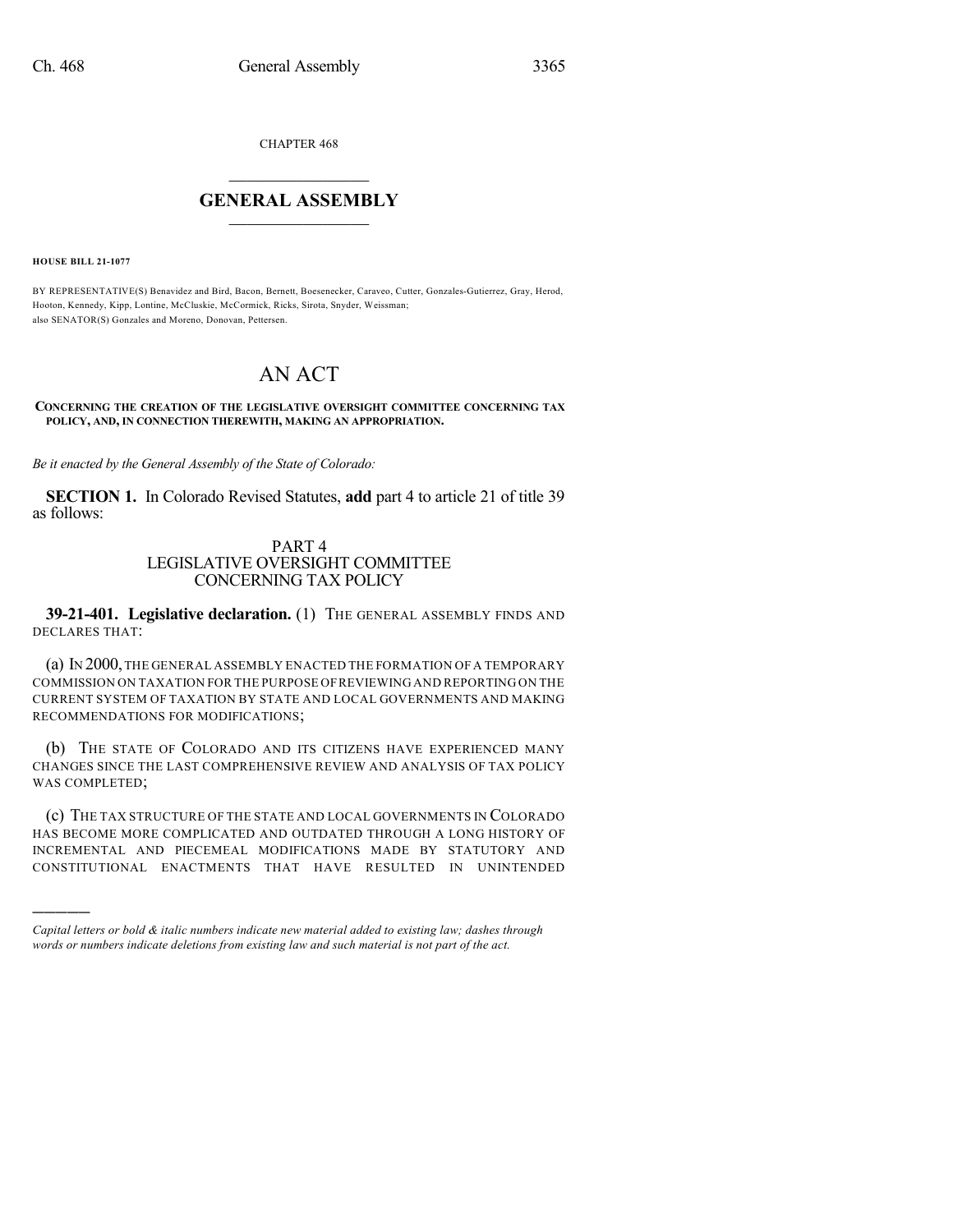CONSEQUENCES;

(d) THESE MODIFICATIONS MAY HAVE RESULTED IN THE TAX BURDEN FOR FINANCING GOVERNMENT SERVICES AND PROGRAMS BEING BORNE DISPROPORTIONATELY BY CERTAIN TAXPAYERS AND MAY HAVE DIMINISHED COLORADO'S ABILITY TO ATTRACT NEW BUSINESSES AND RETAIN EXISTING BUSINESSES THAT ARE VITAL TO THE ECONOMIC WELL-BEING OF THE STATE AND ITS CITIZENS; AND

(e) IT IS THEREFORE NECESSARY TO REVIEW THE STATE'S CURRENT TAX POLICY.

(2) THE GENERAL ASSEMBLY FURTHER FINDS AND DECLARES THAT IT IS NECESSARY TO CREATE THE LEGISLATIVE OVERSIGHT COMMITTEE CONCERNING TAX POLICY AND, IN ADDITION, ESTABLISH THE COMMITTEE AS THE APPROPRIATE ENTITY TO REVIEW THE EVALUATIONS OF TAX EXPENDITURES THAT ARE STATUTORILY COMPLETED BY THE STATE AUDITOR.

**39-21-402. Definitions.** AS USED IN THIS PART 4, UNLESS THE CONTEXT OTHERWISE REQUIRES:

(1) "LEGISLATIVE OVERSIGHT COMMITTEE" OR "COMMITTEE" MEANS THE LEGISLATIVE OVERSIGHT COMMITTEE CONCERNING TAX POLICY ESTABLISHED IN SECTION 39-21-403.

(2) "TASK FORCE" MEANS THE TASK FORCE CONCERNING TAX POLICY ESTABLISHED PURSUANT TO SECTION 39-21-404.

(3) "TAX POLICY" REFERS TO DECISIONS BY THE STATE OR LOCAL GOVERNMENTS REGARDING TAXES THAT HAVE OR MAY BE LEVIED, AND INCLUDES AN ANALYSIS OF THE BENEFITS AND BURDENS OF THE STATE'S OVERALL TAX STRUCTURE WITH RESPECT TO THE PROMOTION OF CERTAINTY,FAIRNESS,ADEQUACY,TRANSPARENCY, AND ADMINISTRATIVE EASE. THE SCOPE OF "TAX POLICY" TO BE CONSIDERED BY THE COMMITTEE AND THE TASK FORCE IS ANNUALLY DETERMINED BY THE COMMITTEE AS SET FORTH IN SECTION 39-21-403 (2)(b).

**39-21-403. Legislative oversight committee concerning tax policy - creation - duties - report.** (1) **Creation.** (a) THERE IS HEREBY CREATED A LEGISLATIVE OVERSIGHT COMMITTEE CONCERNING TAX POLICY.

(b) THE COMMITTEE CONSISTS OF SIX MEMBERS AS FOLLOWS:

(I) TWO SENATORS APPOINTED BY THE PRESIDENT OF THE SENATE AND ONE SENATOR APPOINTED BY THE MINORITY LEADER OF THE SENATE; AND

(II) TWO REPRESENTATIVES APPOINTED BY THE SPEAKER OF THE HOUSE AND ONE REPRESENTATIVE APPOINTED BY THE MINORITY LEADER OF THE HOUSE OF REPRESENTATIVES.

(c) (I) APPOINTEES TO THE COMMITTEE MUST HAVE EXPERIENCE WITH OR INTEREST IN THE STUDY AREAS OF THE COMMITTEE AND TASK FORCE, AS SET FORTH IN SECTION 39-21-404.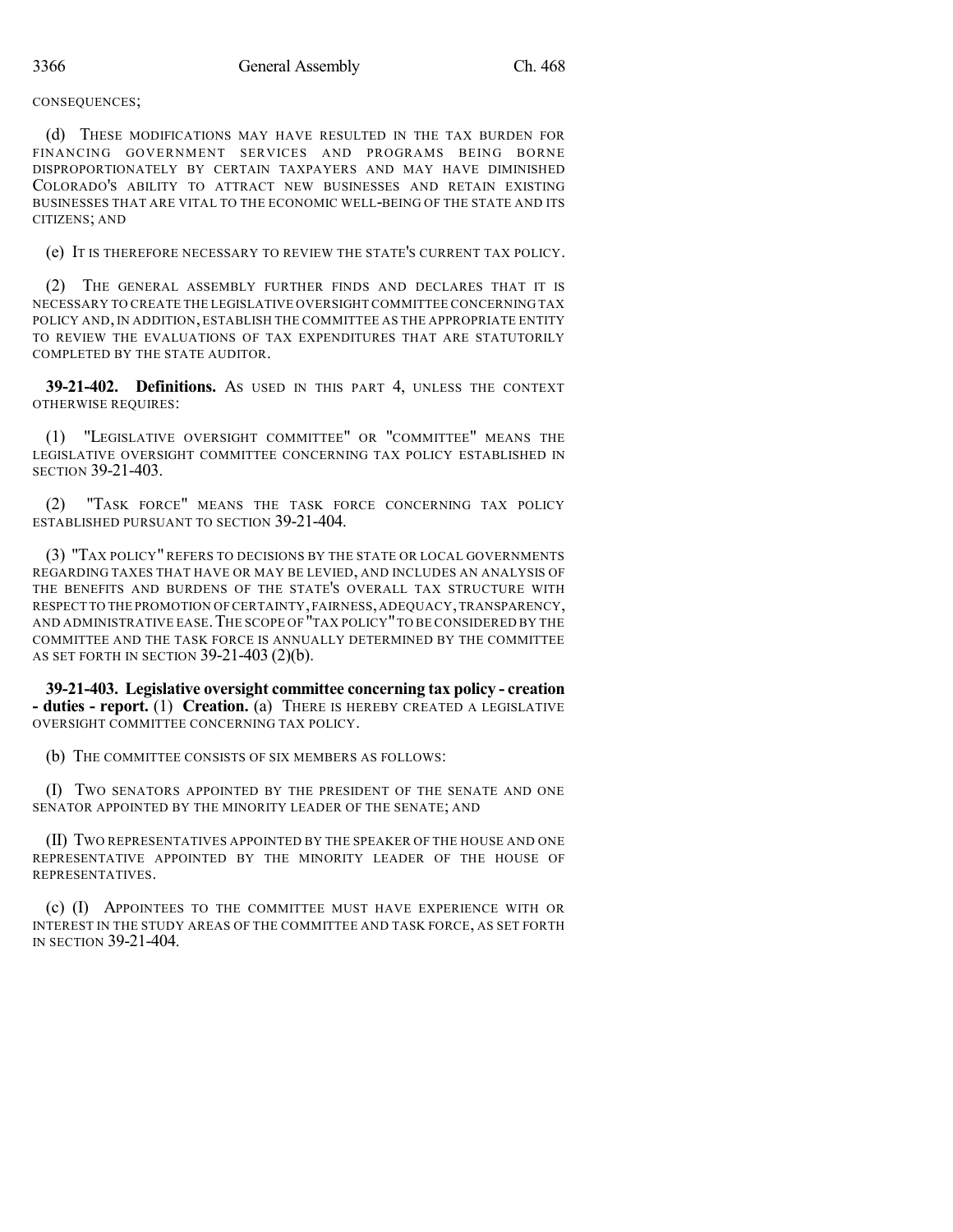(II) APPOINTMENTS MUST BE MADE NO LATER THAN FOURTEEN DAYS AFTER THE EFFECTIVE DATE OF THIS SECTION.

(d) THE TERMS OF THE MEMBERS EXPIRE OR TERMINATE ON THE CONVENING DATE OF THE FIRST REGULAR SESSION OF THE SEVENTY-FOURTH GENERAL ASSEMBLY. AS SOON AS PRACTICABLE AFTER SUCH CONVENING DATE,BUT NO LATER THAN THE END OF THE LEGISLATIVE SESSION, THE SPEAKER AND MINORITY LEADER OF THE HOUSE OF REPRESENTATIVES AND THE PRESIDENT AND MINORITY LEADER OF THE SENATE SHALL EACH APPOINT OR REAPPOINT MEMBERS IN THE SAME MANNER AS PROVIDED IN SUBSECTION  $(1)(b)$  of this section. Thereafter, the terms of members APPOINTED OR REAPPOINTED EXPIRE ON THE CONVENING DATE OF THE FIRST REGULAR SESSION OF EACH GENERAL ASSEMBLY, AND ALL SUBSEQUENT APPOINTMENTS AND REAPPOINTMENTS MUST BE MADE AS SOON AS PRACTICABLE AFTER SUCH CONVENING DATE, BUT NO LATER THAN THE END OF THE LEGISLATIVE SESSION.

(e) THE PERSON MAKING THE ORIGINAL APPOINTMENT OR REAPPOINTMENT SHALL FILL ANY VACANCY BY APPOINTMENT FOR THE REMAINDER OF AN UNEXPIRED TERM. MEMBERS APPOINTED OR REAPPOINTED SERVE AT THE PLEASURE OFTHE APPOINTING AUTHORITY AND CONTINUE UNTIL THE MEMBER'S SUCCESSOR IS APPOINTED.

(f) THE SPEAKER OF THE HOUSE OF REPRESENTATIVES SHALL SELECT THE FIRST CHAIR OF THE COMMITTEE, AND THE PRESIDENT OF THE SENATE SHALL SELECT THE FIRST VICE-CHAIR. THE CHAIR AND VICE-CHAIR SHALL ALTERNATE ANNUALLY THEREAFTER BETWEEN THE TWO HOUSES.

(g) THE CHAIR AND VICE-CHAIR OF THE COMMITTEE MAY ESTABLISH SUCH ORGANIZATIONAL AND PROCEDURAL RULES AS ARE NECESSARY FOR THE OPERATION OF THE COMMITTEE AND, IN COLLABORATION WITH THE TASK FORCE, GUIDELINES AND EXPECTATIONS FOR ONGOING COLLABORATION WITH THE TASK FORCE.

(h) (I) MEMBERS OF THE COMMITTEE ARE ENTITLED TO RECEIVE COMPENSATION AND REIMBURSEMENT OF EXPENSES AS PROVIDED IN SECTION 2-2-326.

(II) THE DIRECTOR OF RESEARCH OF THE LEGISLATIVE COUNCIL,THE DIRECTOR OF THE OFFICE OF LEGISLATIVE LEGAL SERVICES, AND THE STATE AUDITOR SHALL SUPPLY STAFF ASSISTANCE TO THE COMMITTEE AS THEY DEEM APPROPRIATE,WITHIN EXISTING APPROPRIATIONS.

(2) **Duties.** (a) (I) THE COMMITTEE SHALL MEET AT LEAST FOUR TIMES EACH YEAR AND AT SUCH OTHER TIMES AS IT DEEMS NECESSARY.

(II) EACH COMMITTEE MEMBER SHALL ANNUALLY EITHER ATTEND OR CALL IN TO AT LEAST ONE REGULAR TASK FORCE MEETING. COMMITTEE MEMBERS ARE ENCOURAGED TO ATTEND SEPARATE MEETINGS AND INFORM THE REST OF THE COMMITTEE ABOUT THE CURRENT WORK OF THE TASK FORCE.

(b) THE COMMITTEE SHALL ANNUALLY DEFINE IN WRITING, NO LATER THAN THE SECOND MEETING OF THE YEAR, THE SCOPE OF TAX POLICY TO BE CONSIDERED FOR THE COMMITTEE AND THE TASK FORCE.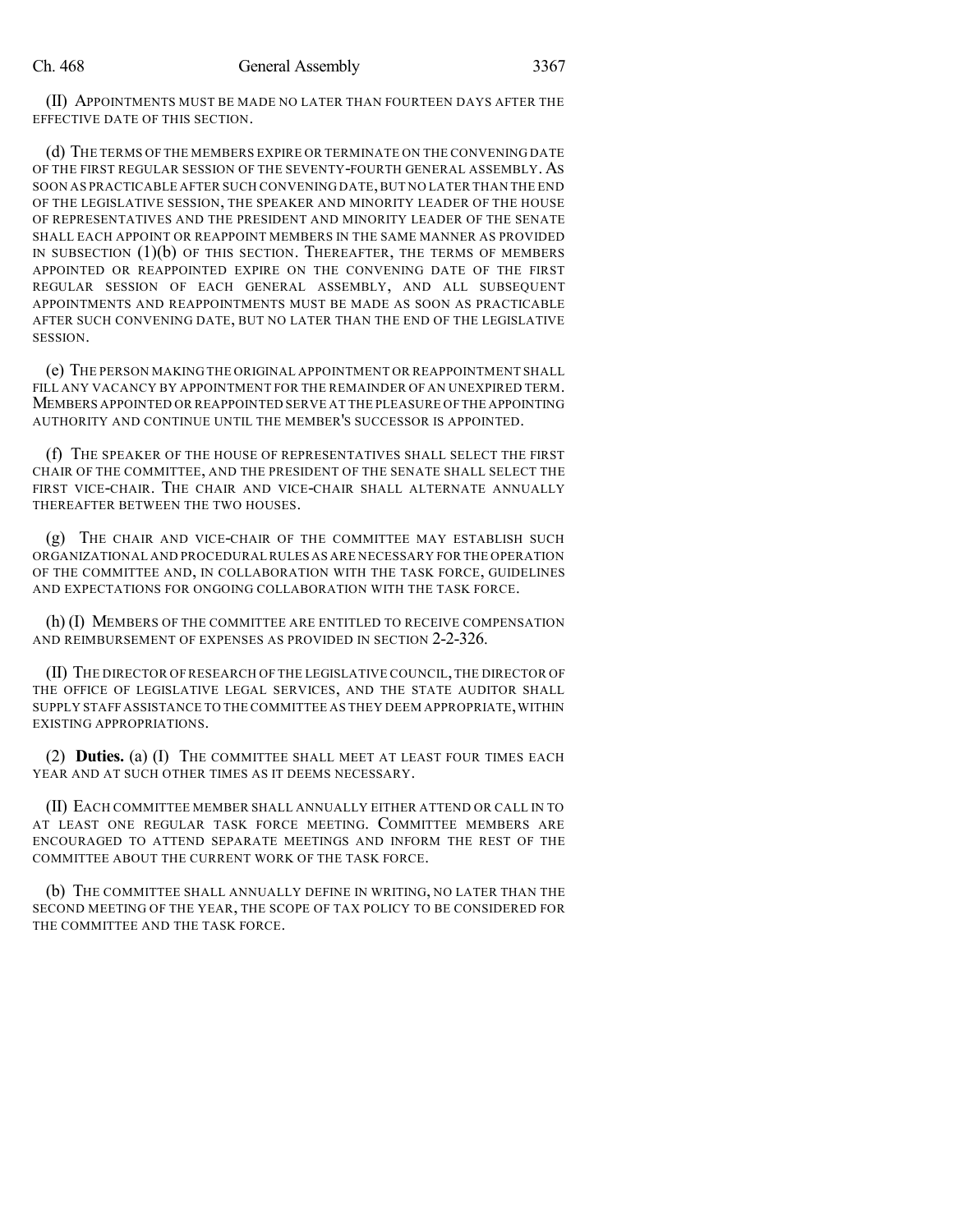(c) (I) THE COMMITTEE SHALL CONSIDER THE POLICY CONSIDERATIONS CONTAINED IN THE TAX EXPENDITURE EVALUATIONS PREPARED BY THE STATE AUDITOR PURSUANT TO SECTION 39-21-305.

(II) THE COMMITTEE IS RESPONSIBLE FOR THE OVERSIGHT OF THE TASK FORCE.

(d) THE COMMITTEE MAY RECOMMEND LEGISLATIVE CHANGES THAT ARE TREATED AS BILLS RECOMMENDED BY AN INTERIM LEGISLATIVE COMMITTEE FOR PURPOSES OF ANY INTRODUCTION DEADLINES OR BILL LIMITATIONS IMPOSED BY THE JOINT RULES OF THE GENERAL ASSEMBLY.

(e) ON OR BEFORE JANUARY 1 OF EACH YEAR, THE COMMITTEE SHALL SUBMIT, AND MAKE PUBLICLY AVAILABLE ON ITS WEBSITE, A REPORT TO THE GENERAL ASSEMBLY. THE ANNUAL REPORT MUST BRIEFLY SUMMARIZE THE STUDY ISSUES, RECOMMENDATIONS CONSIDERED, AND ANY ACTIONS TAKEN BY THE COMMITTEE AND THE TASK FORCE DURING THE PREVIOUS YEAR.THE REPORT MUSTCOMPLY WITH THE PROVISIONS OF SECTION 24-1-136 (9). NOTWITHSTANDING SECTION 24-1-136  $(11)(a)(I)$ , THE REQUIREMENT IN THIS SECTION TO REPORT TO THE GENERAL ASSEMBLY CONTINUES INDEFINITELY.

**39-21-404. Taskforce concerningtaxpolicy- creation-membership-duties.** (1) **Creation.** (a) THERE IS HEREBY CREATED A TASK FORCE CONCERNING TAX POLICY. THE TASK FORCE CONSISTS OF TWENTY-ONE MEMBERS APPOINTED AS PROVIDED IN SUBSECTIONS  $(1)(b)$ ,  $(1)(c)$ , AND  $(1)(d)$  OF THIS SECTION.

(b) FOUR NONVOTING TASK FORCE MEMBERS, ONE APPOINTMENT FROM EACH OFFICE, WITH RELEVANT EXPERIENCE IN ECONOMICS, BUDGETING, OR TAX POLICY, SHALL BE APPOINTED BY:

(I) THE DIRECTOR OF RESEARCH OF THE LEGISLATIVE COUNCIL;

(II) THE DIRECTOR OF THE OFFICE OF LEGISLATIVE LEGAL SERVICES;

(III) THE STAFF DIRECTOR OF THE JOINT BUDGET COMMITTEE; AND

(IV) THE STATE AUDITOR.

(c) SEVENTEEN VOTING MEMBERS SHALL BE INITIALLY APPOINTED NO LATER THAN THIRTY DAYS AFTER THE EFFECTIVE DATE OF THIS SECTION AND HELD BY THE APPOINTEE UNTIL SUBSEQUENT APPOINTMENTS ARE MADE BY THE COMMITTEE UNDER SUBSECTION  $(1)(d)$  OF THIS SECTION, OR UNTIL THE APPOINTEE IS REMOVED AND REPLACED AS ALLOWED IN SUBSECTION  $(1)(g)$  of this section, as follows:

(I) A REPRESENTATIVE OF THE OFFICE OF STATE PLANNING AND BUDGETING APPOINTED BY THE GOVERNOR OR HIS OR HER DESIGNEE;

(II) A REPRESENTATIVE OF THE TAXATION DIVISION IN THE DEPARTMENT OF REVENUE APPOINTED BY THE GOVERNOR OR HIS OR HER DESIGNEE;

(III) AREPRESENTATIVE OF THE OFFICE OF ECONOMIC DEVELOPMENT APPOINTED BY THE GOVERNOR OR HIS OR HER DESIGNEE;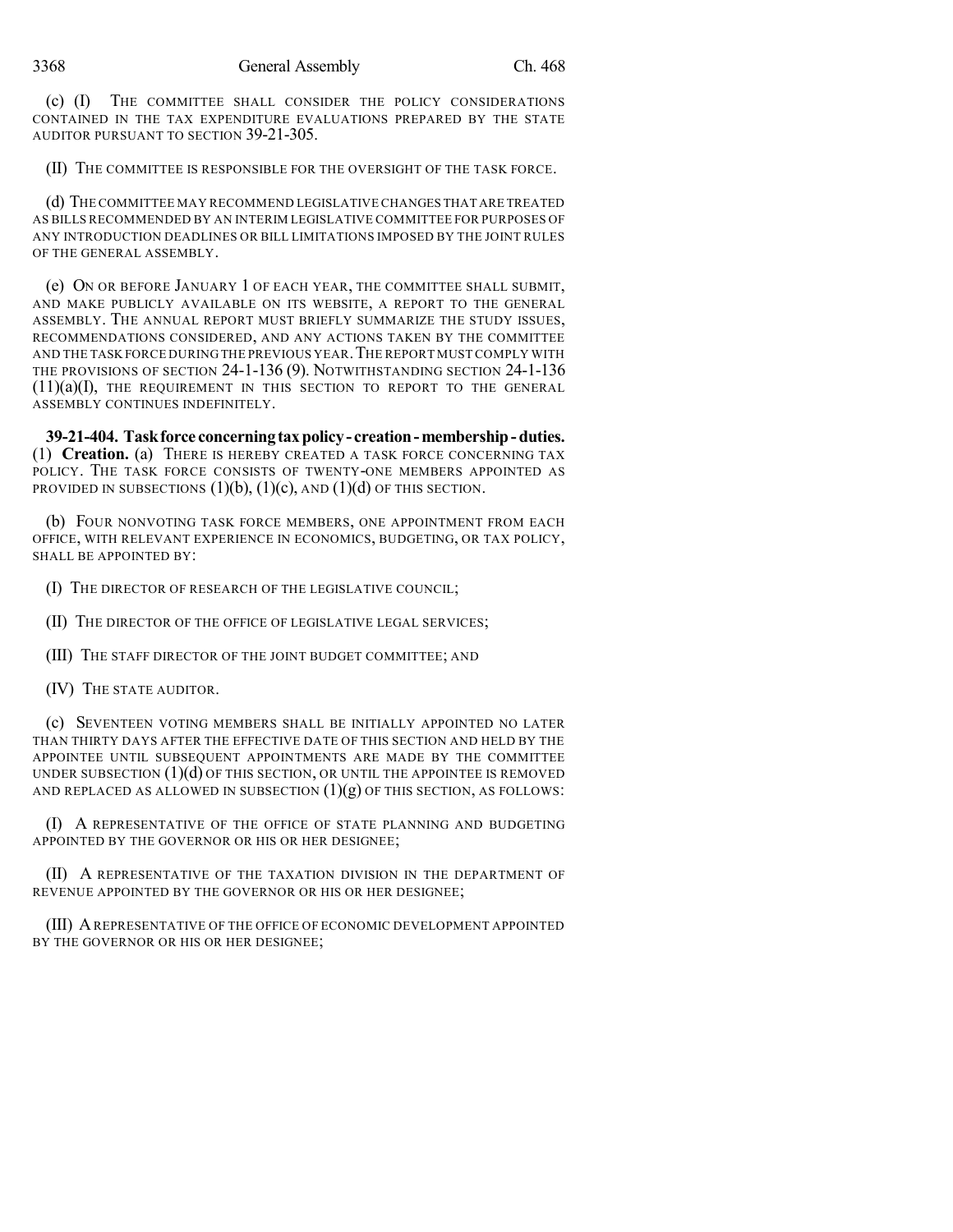(IV) AREPRESENTATIVE OF THE OFFICE OF THE STATE TREASURER APPOINTED BY THE STATE TREASURER OR HIS OR HER DESIGNEE; AND

(V) COMMITTEE STAFF IS RESPONSIBLE FOR PUBLICLY ANNOUNCING VACANCIES FOR THE FOLLOWING POSITIONS,AND REQUESTING CANDIDATES TO SUBMIT A LETTER OF INTEREST FOR THE SPECIFIC POSITION, SO THAT THE LETTERS OF INTEREST ARE DUE NO LATER THAN ONE WEEK AFTER THE EFFECTIVE DATE OF THIS SECTION. THE INITIAL APPOINTMENTS SHALL BE MADE BY A MAJORITY DECISION OF THE SPEAKER OF THE HOUSE OF REPRESENTATIVES, THE PRESIDENT OF THE SENATE, THE HOUSE AND SENATE MINORITY LEADERS, AND THE GOVERNOR OR THE GOVERNOR'S DESIGNEE:

(A) ONE MEMBER FROM A STATE PUBLIC OR PRIVATE INSTITUTION OF HIGHER EDUCATION WITH KNOWLEDGE OF TAX POLICY;

(B) ONE MEMBER FROM A STATE PUBLIC OR PRIVATE INSTITUTION OF HIGHER EDUCATION WITH KNOWLEDGE OF ECONOMICS;

(C) FOUR MEMBERS REPRESENTING LOCAL GOVERNMENT, INCLUDING ONE FROM A HOME RULE CITY OR CITY AND COUNTY; ONE FROM A STATUTORY CITY; ONE FROM A HOME RULE COUNTY; AND ONE FROM A STATUTORY COUNTY;

(D) TWO TAX LAW PRACTITIONERS WHO ARE NOT EMPLOYED BY A HOME RULE OR STATUTORY CITY OR CITY AND COUNTY;

(E) TWO CERTIFIED PUBLIC ACCOUNTANTS WITH STATE AND LOCAL TAX EXPERIENCE WHO ARE NOT EMPLOYED BY A HOME RULE OR STATUTORY CITY OR CITY AND COUNTY;

(F) ONE MEMBER REPRESENTING A SMALL BUSINESS;

(G) ONE MEMBER REPRESENTING A LARGE BUSINESS; AND

(H) ONE MEMBER REPRESENTING A NONPROFIT ORGANIZATION WITH EXPERTISE IN TAX POLICY.

(d) SEVENTEEN VOTING MEMBERS SHALL BE APPOINTED OR REAPPOINTED NO LATER THAN JANUARY 31,2022,JANUARY 31,2023, AND NO LATER THAN JANUARY 31 IN EVERY ODD-NUMBERED YEAR THEREAFTER AS FOLLOWS:

(I) A REPRESENTATIVE OF THE OFFICE OF STATE PLANNING AND BUDGETING APPOINTED OR REAPPOINTED BY THE GOVERNOR OR HIS OR HER DESIGNEE;

(II) A REPRESENTATIVE OF THE TAXATION DIVISION IN THE DEPARTMENT OF REVENUE APPOINTED OR REAPPOINTED BY THE GOVERNOR OR HIS OR HER DESIGNEE;

(III) AREPRESENTATIVE OF THE OFFICE OF ECONOMIC DEVELOPMENT APPOINTED OR REAPPOINTED BY THE GOVERNOR OR HIS OR HER DESIGNEE;

(IV) AREPRESENTATIVE OF THE OFFICE OF THE STATE TREASURER APPOINTED OR REAPPOINTED BY THE STATE TREASURER OR HIS OR HER DESIGNEE; AND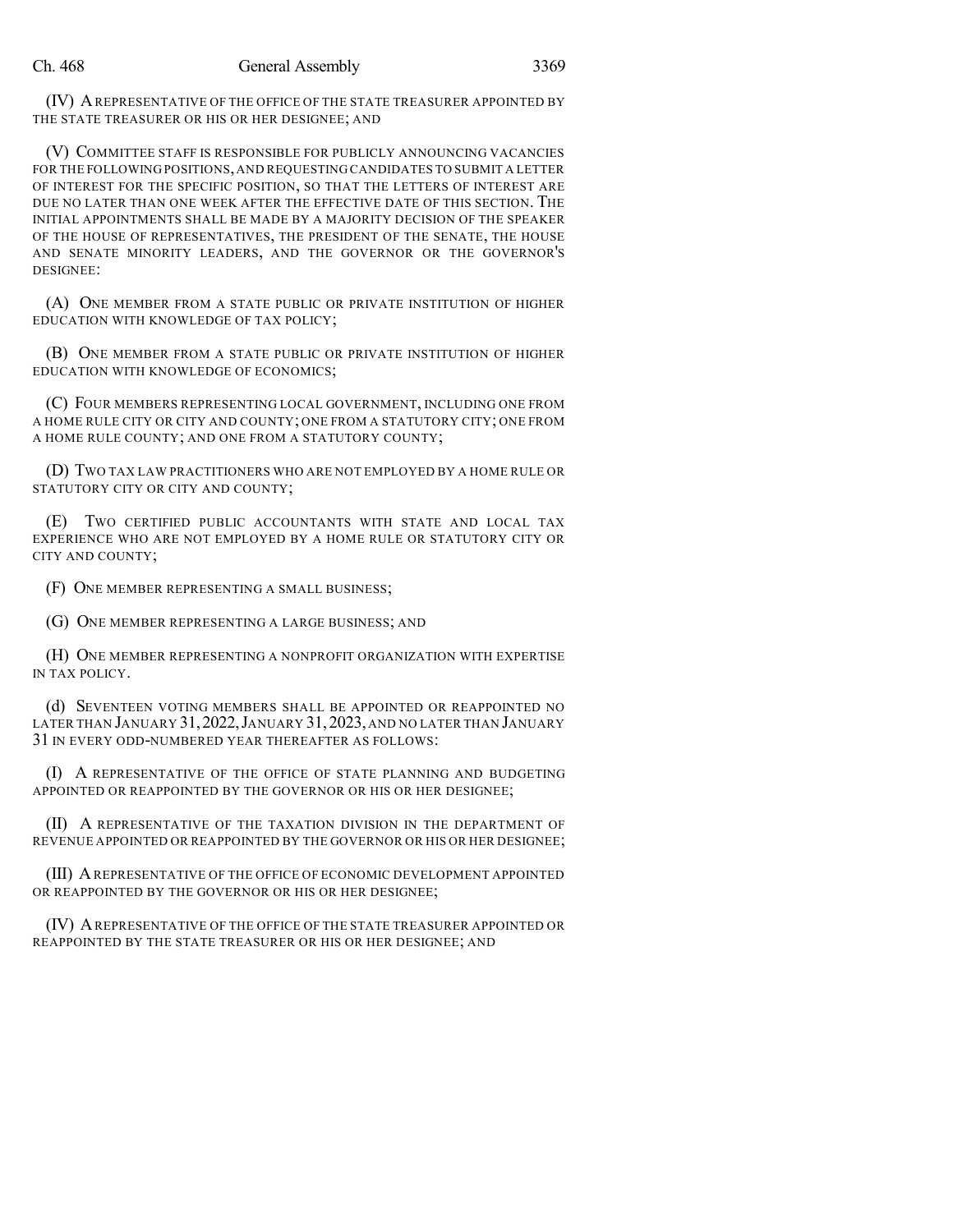(V) THE CHAIR OF THE COMMITTEE IN CONSULTATION WITH THE VICE-CHAIR OF THE COMMITTEE SHALL APPOINT OR REAPPOINT, WITH INPUT FROM THE GOVERNOR'S OFFICE, THE SPEAKER OF THE HOUSE OF REPRESENTATIVES, AND THE PRESIDENT OF THE SENATE, THE FOLLOWING VOTING MEMBERS:

(A) ONE MEMBER FROM A STATE PUBLIC OR PRIVATE INSTITUTION OF HIGHER EDUCATION WITH KNOWLEDGE OF TAX POLICY;

(B) ONE MEMBER FROM A STATE PUBLIC OR PRIVATE INSTITUTION OF HIGHER EDUCATION WITH KNOWLEDGE OF ECONOMICS;

(C) FOUR MEMBERS REPRESENTING LOCAL GOVERNMENT, INCLUDING ONE FROM A HOME RULE CITY OR CITY AND COUNTY; ONE FROM A STATUTORY CITY; ONE FROM A HOME RULE COUNTY; AND ONE FROM A STATUTORY COUNTY;

(D) TWO TAX LAW PRACTITIONERS WHO ARE NOT EMPLOYED BY A HOME RULE OR STATUTORY CITY OR CITY AND COUNTY;

(E) TWO CERTIFIED PUBLIC ACCOUNTANTS WITH STATE AND LOCAL TAX EXPERIENCE WHO ARE NOT EMPLOYED BY A HOME RULE OR STATUTORY CITY OR CITY AND COUNTY;

(F) ONE MEMBER REPRESENTING A SMALL BUSINESS;

(G) ONE MEMBER REPRESENTING A LARGE BUSINESS; AND

(H) ONE MEMBER REPRESENTING A NONPROFIT ORGANIZATION WITH EXPERTISE IN TAX POLICY.

(e) IF THE COMMITTEE NEEDS NEW CANDIDATES FOR THE POSITIONS DESCRIBED IN SUBSECTIONS  $(1)(d)(V)(A)$  THROUGH  $(1)(d)(V)(H)$  OF THIS SECTION, THEN THE COMMITTEE CHAIR MAY REQUEST COMMITTEE STAFF TO PUBLICLY ANNOUNCE VACANCIES FOR ANY SUCH POSITIONS, AND TO REQUEST CANDIDATES TO SUBMIT A LETTER OF INTEREST FOR THE SPECIFIC POSITION, SO THAT THE LETTERS OF INTEREST ARE DUE NO LATER THAN TWO WEEKS BEFORE THE APPOINTING DEADLINE SET FORTH IN SUBSECTION  $(1)(d)$  OF THIS SECTION.

(f) VOTING MEMBERS OF THE TASK FORCE SERVE WITHOUT COMPENSATION.

(g) A VACANCY OCCURRING IN ANY POSITION HELD BY A VOTING MEMBER MUST BE FILLED AS SOON AS POSSIBLE BY THE APPOINTING AUTHORITY FOR THAT POSITION SET FORTH IN SUBSECTION  $(1)(d)$  of this section. In addition, the chair of the COMMITTEE IN CONSULTATION WITH THE VICE-CHAIR OF THE COMMITTEE MAY REMOVE ANY TASK FORCE APPOINTEE WHO IS APPOINTED PURSUANT TO SUBSECTION  $(1)(c)$  or  $(1)(d)$  of this section. Replacements for removed appointees are APPOINTED BY THE RESPECTIVE APPOINTING AUTHORITIES SET FORTH IN SUBSECTION  $(1)(d)$  OF THIS SECTION.

(h) IN APPOINTING VOTING MEMBERS TO THE TASK FORCE PURSUANT TO SUBSECTION  $(1)(d)$  of this section, the respective appointing authorities SHALL ENSURE THAT THE MEMBERSHIP OF THE TASK FORCE INCLUDES PERSONS WHO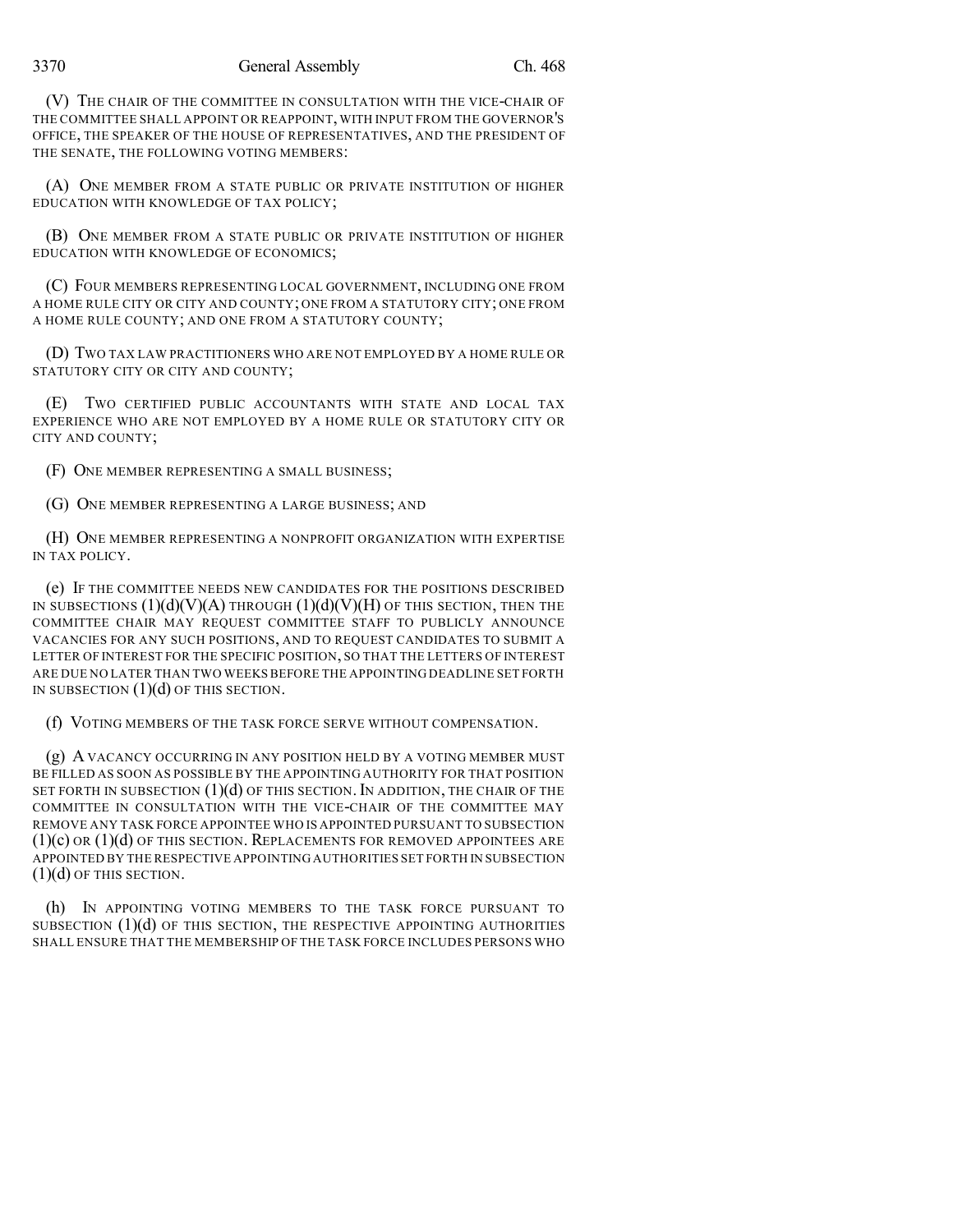### Ch. 468 General Assembly 3371

HAVE EXPERIENCE WITH OR INTEREST IN THE STUDY AREAS OF THE TASK FORCE AS SET FORTH IN SUBSECTION (2) OF THIS SECTION; PERSONS WHO REFLECT A BALANCE OF TAX PERSPECTIVES AND THE ETHNIC, CULTURAL, AND GENDER DIVERSITY OF THE STATE; REPRESENTATION OF ALL AREAS OF THE STATE; AND, TO THE EXTENT PRACTICABLE, PERSONS WITH DISABILITIES.

(i) (I) ALL TASK FORCE MEMBERS ARE EXPECTED TO SEEK INPUT FROM THE VARIOUS DEPARTMENTS, OFFICES, OR ORGANIZATIONS THEY REPRESENT OR THAT THEY ARE ASSOCIATED WITH, IF ANY.

(II) IN ORDER TO ADVANCE THE WORK OF THE TASK FORCE,TASK FORCE MEMBERS ARE ENCOURAGED TO PARTICIPATE IN DECISION-MAKING WITH THE UNDERSTANDING THAT INDIVIDUAL VOTES ON TASK FORCE ISSUES ARE BASED ON SUBJECT MATTER EXPERTISE AND DO NOT COMMIT REPRESENTATIVE ENTITIES OR ORGANIZATIONS TO ANY POSITION OR ACTION. TASK FORCE MEMBERS SHALL ADHERE TO ANY AGREED UPON PROCEDURAL RULES AND GUIDELINES.

(2) **Issuesfor study.** (a) THE TASK FORCE SHALL STUDY TAX POLICY WITHIN ITS SCOPE AS ANNUALLY DEFINED BY THE COMMITTEE UNDER SECTION 39-21-403 (2)(b) AND SHALL DEVELOP AND PROPOSE TAX POLICY MODIFICATIONS FOR COMMITTEE CONSIDERATION.

(b) THE REQUIREMENTS SET FORTH IN THIS SUBSECTION (2) DO NOT PROHIBIT THE TASK FORCE, AT ANY TIME DURING ITS EXISTENCE, FROM STUDYING, PRESENTING FINDINGS AND RECOMMENDATIONS TO THE COMMITTEE ON, OR REQUESTING PERMISSION FROM THE COMMITTEE TO DRAFT LEGISLATIVE PROPOSALS CONCERNING ANY ISSUE DESCRIBED IN THIS SUBSECTION  $(2)$ .

(3) **Additional duties of the task force.** THE TASK FORCE SHALL ANNUALLY DELIVER TAX POLICY AND LEGISLATIVE RECOMMENDATIONS TO THE COMMITTEE PURSUANT TO THIS SECTION. IN ADDITION, THE TASK FORCE SHALL:

(a) ON OR BEFORE AUGUST 1 OF EACH YEAR, APPOINT A CHAIR AND VICE-CHAIR FROM AMONG ITS MEMBERS;

(b) MEET AT LEAST SIX TIMES EACH YEAR, OR MORE OFTEN AS DIRECTED BY THE CHAIR OF THE COMMITTEE;

(c) ESTABLISH ORGANIZATIONAL AND PROCEDURAL RULES FOR THE OPERATION OF THE TASK FORCE AND FOR COLLABORATION WITH THE COMMITTEE;

(d) DESIGNATE SPECIFIC TASK FORCE MEMBERS RESPONSIBLE FOR COLLABORATING WITH AND OBTAINING INPUT FROM OTHER STATE OFFICIALS, GROUPS, OR TASK FORCES THAT COMPLEMENT OR RELATE TO THE TASK FORCE'S IDENTIFIED AREAS OF STUDY;

(e) CREATE SUBCOMMITTEES AS NEEDED TO CARRY OUT THE DUTIES OF THE TASK FORCE. THE SUBCOMMITTEES MAY CONSIST, IN PART, OF PERSONS WHO ARE NOT MEMBERS OF THE TASK FORCE BUT HAVE PARTICULAR EXPERTISE RELATED TO THE TOPICS BEING STUDIED. SUCH PERSONS MAY VOTE ON ISSUES BEFORE THE SUBCOMMITTEE BUT ARE NOT ENTITLED TO VOTE AT TASK FORCE MEETINGS.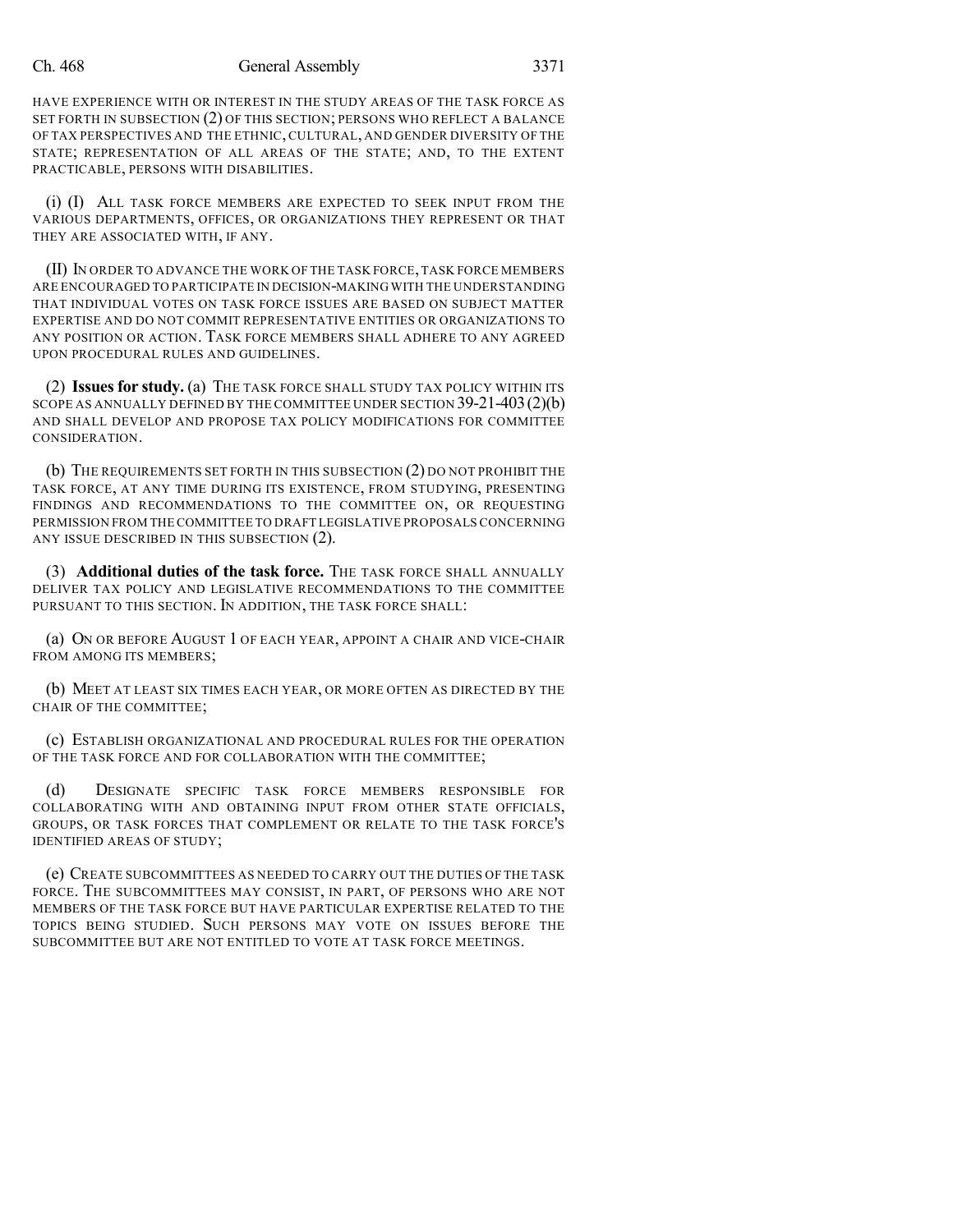## 3372 General Assembly Ch. 468

(f) UPON REQUEST BY A COMMITTEE MEMBER, WITH APPROVAL FROM THE COMMITTEE CHAIR IN CONSULTATION WITH THE COMMITTEE VICE-CHAIR, PROVIDE EVIDENCE-BASED FEEDBACK ON THE POTENTIAL BENEFITS OR CONSEQUENCES OF A LEGISLATIVE OR OTHER POLICY PROPOSAL NOT DIRECTLY AFFILIATED WITH OR GENERATED BY THE TASK FORCE, INCLUDING ANY BILL OR RESOLUTION INTRODUCED BY THE GENERAL ASSEMBLY THAT AFFECTS TAX POLICY. THE FEEDBACK SHOULD, IF POSSIBLE, BE DELIVERED WITHIN TWO WEEKS TO THE ENTIRE COMMITTEE AND REMAIN AS CONCISE AS POSSIBLE WHILE CAPTURING ANY AVAILABLE EVIDENCE. IF THE TASK FORCE CANNOT IDENTIFY EVIDENCE TO EFFECTIVELY INFORM A RESPONSE, THE FEEDBACK WILL INDICATE A LACK OF EVIDENCE AND REPORT ON ANY ACTIONS **TAKEN** 

(g) ON OR BEFORE OCTOBER 1 OF EACH YEAR, PREPARE AND SUBMIT TO THE COMMITTEE, WHICH THE COMMITTEE MAY MAKE PUBLICLY AVAILABLE ON ITS WEBSITE, A REPORT THAT, AT A MINIMUM, INCLUDES:

(I) ISSUES STUDIED BY THE TASK FORCE, AS WELL AS FINDINGS FOR LEGISLATIVE OR OTHER RECOMMENDATIONS;

(II) LEGISLATIVE OR POLICY PROPOSALS OF THE TASK FORCE THAT IDENTIFY THE POLICY ISSUES INVOLVED, THE AGENCIES RESPONSIBLE FOR THE IMPLEMENTATION OF THE CHANGES, AND THE FUNDING SOURCES REQUIRED FOR IMPLEMENTATION;

(III) A SUMMARY OF MONTHLY TASK FORCE MEETING ACTIVITIES AND DISCUSSIONS;

(IV) ANY EVIDENCE-BASED FEEDBACK PROVIDED TO THE COMMITTEE PURSUANT TO SUBSECTION (3)(f) OF THIS SECTION; AND

(V) A SUMMARY OF EFFORTS MADE TO COMMUNICATE, COLLABORATE, OR COORDINATE WITH OTHER GROUPS OR TASK FORCES.

(4) **Coordination.** THE TASK FORCE MAY WORK WITH OTHER STATE AGENCIES, GROUPS,OR TASK FORCES THAT ARE PURSUINGISSUES SIMILAR TO THOSE ADDRESSED IN SUBSECTION (2)OF THIS SECTION.THE TASK FORCE MAY DEVELOP RELATIONSHIPS WITH OTHER TASK FORCES, COMMITTEES, AND ORGANIZATIONS TO LEVERAGE EFFICIENT POLICY-MAKING OPPORTUNITIES THROUGH COLLABORATIVE EFFORTS.

(5) **Task force funding - staff support.** (a) THE LEGISLATIVE COUNCIL STAFF, THE OFFICE OF LEGISLATIVE LEGAL SERVICES, AND THE DEPARTMENT OF REVENUE SHALL SUPPLY STAFF ASSISTANCE, WITHIN EXISTING APPROPRIATIONS, TO THE TASK FORCE AS THE COMMITTEE DEEMS APPROPRIATE. IF EXISTING APPROPRIATIONS ARE NOT ADEQUATE TO SUPPLY STAFF ASSISTANCE, THE DIRECTOR OF THE LEGISLATIVE COUNCIL STAFF, THE DIRECTOR OF THE OFFICE OF LEGISLATIVE LEGAL SERVICES, OR THE DIRECTOR OF THE DEPARTMENT OF REVENUE SHALL REQUEST ADDITIONAL NECESSARY FUNDING IN THEIR ANNUAL BUDGET REQUESTS.

(b) ANY STATE DEPARTMENT, AGENCY, OR OFFICE WITH AN ACTIVE REPRESENTATIVE ON THE TASK FORCE IS AUTHORIZED TO RECEIVE AND EXPEND GIFTS, GRANTS, AND DONATIONS, INCLUDING DONATIONS OF IN-KIND SERVICES FOR STAFF SUPPORT,FROM ANY PUBLIC OR PRIVATE ENTITY FOR ANY DIRECT OR INDIRECT